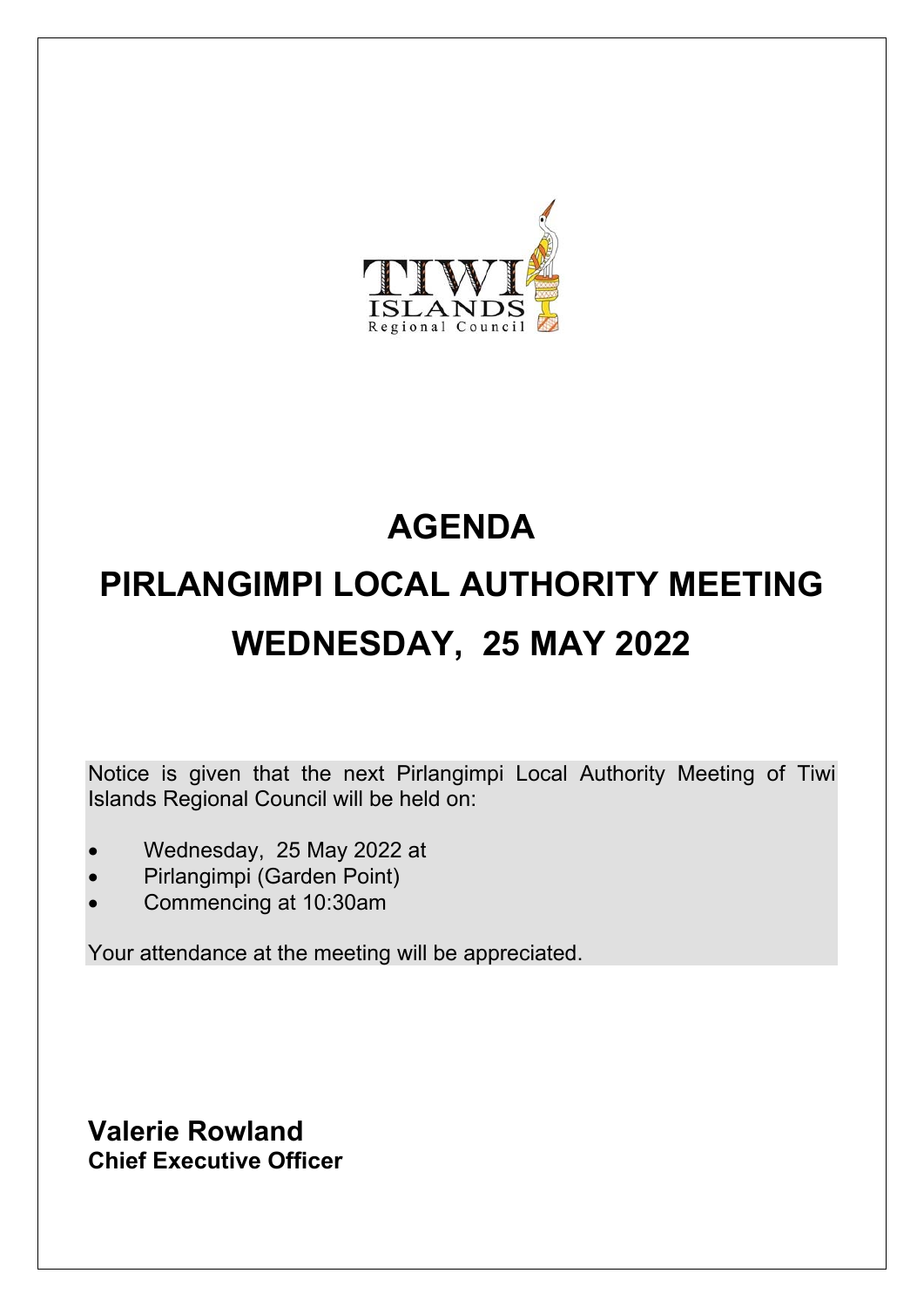# **AGENDA**

# **1 WELCOME & APOLOGIES**

- 1.1 WELCOME<br>1.2 PRESENT
- 1.2 PRESENT<br>1.3 APOLOGIE
- 1.3 APOLOGIES<br>1.4 LEAVE OF A
- 1.4 LEAVE OF ABSENCE<br>1.5 DECLARATION OF IN
- DECLARATION OF INTEREST OF MEMBERS OR STAFF
- 1.6 CONFIRMATION OF PREVIOUS MINUTES

|--|--|

# **2 GENERAL BUSINESS**

*Nil* 

# **3 REPORTS FOR DECISION**

3.1 PIRLANGIMPI LOCAL AUTHORITY COMMUNITY PROJECT ..................................... 5

# **4 REPORTS FOR INFORMATION**

4.1 2021/2022 – LOCAL AUTHORITY FINANCIAL REPORT TO 30 APRIL 2022 ............ 9

# **5 OTHER BUSINESS**

*Nil* 

# **6 BUSINESS ARISING**

*Nil*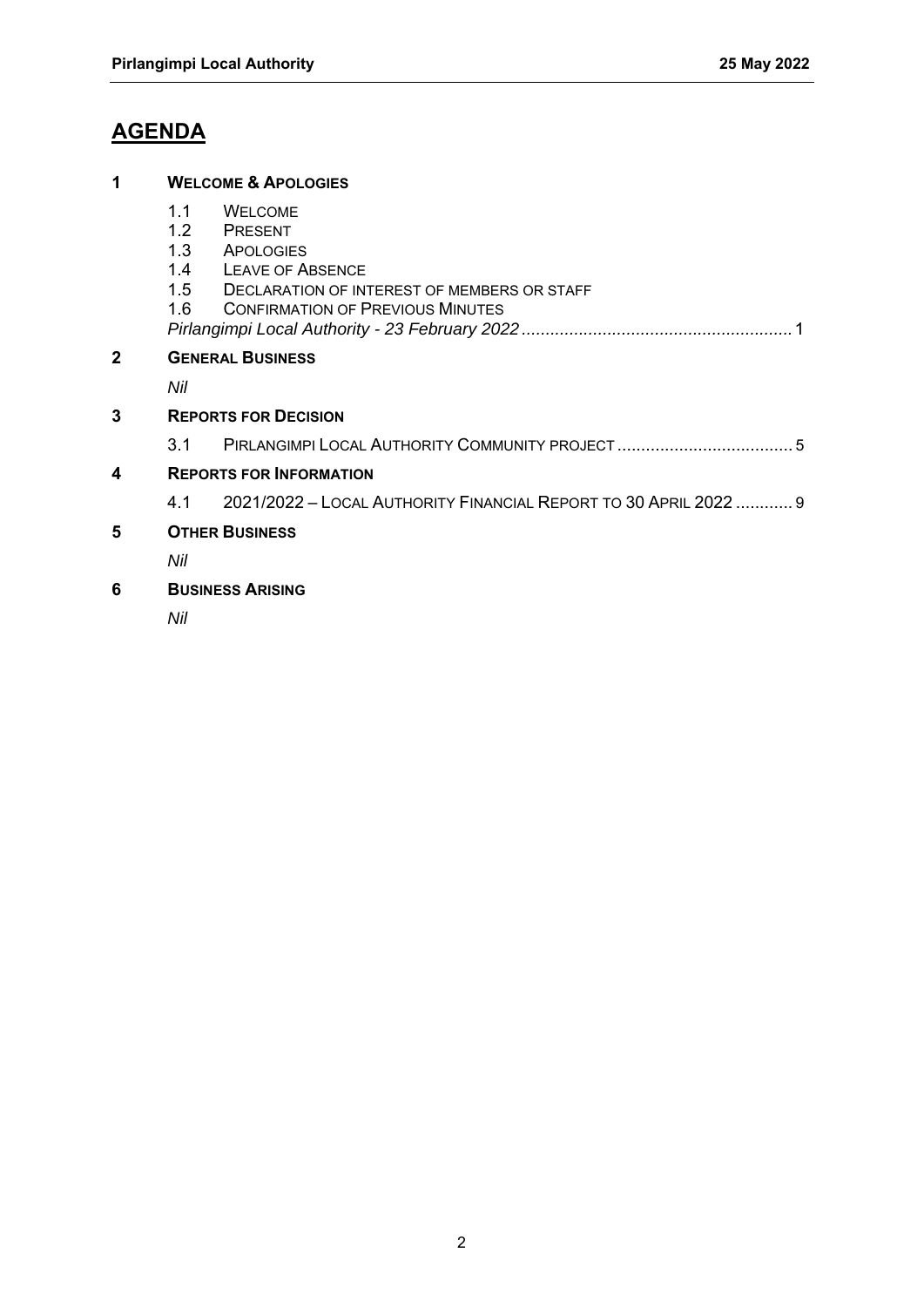

# **MINUTES OF THE PIRLANGIMPI LOCAL AUTHORITY MEETING HELD IN THE PIRLANGIMPI ON WEDNESDAY, 23 FEBRUARY 2022 AT 10:00AM**

# **1 Welcome & Apologies**

# *1.1 Welcome*

The meeting opened by the Chairperson at 10:47am

# *1.2 Present*

# **PLA Members**

Andrew Warrior (Chairperson)

Thecla Puruntatameri

Andrew Orsto

Margaret Tipungwuti

Rebekah Yunupingu – *Via teleconference*

Carol Puruntatameri

Noel Galarla

# **Councillors**

Therese Bourke

Mayor Pirrawayingi

Joseph Gideon Pangiraminni – *via teleconference*

# **TIRC Staff**

Valerie Rowland - Chief Executive Officer – *via teleconference* Bala Donepudi - Chief Financial Officer Helen Daiyi – Governance & Compliance Coordinator *– via teleconference*

Bill Toy – Manager Community Services – *via teleconference*

# *1.3 Apologies*

Nil

*1.4 Leave of Absence* 

Nil

*1.5 Declaration of Interest of Members or Staff*  Nil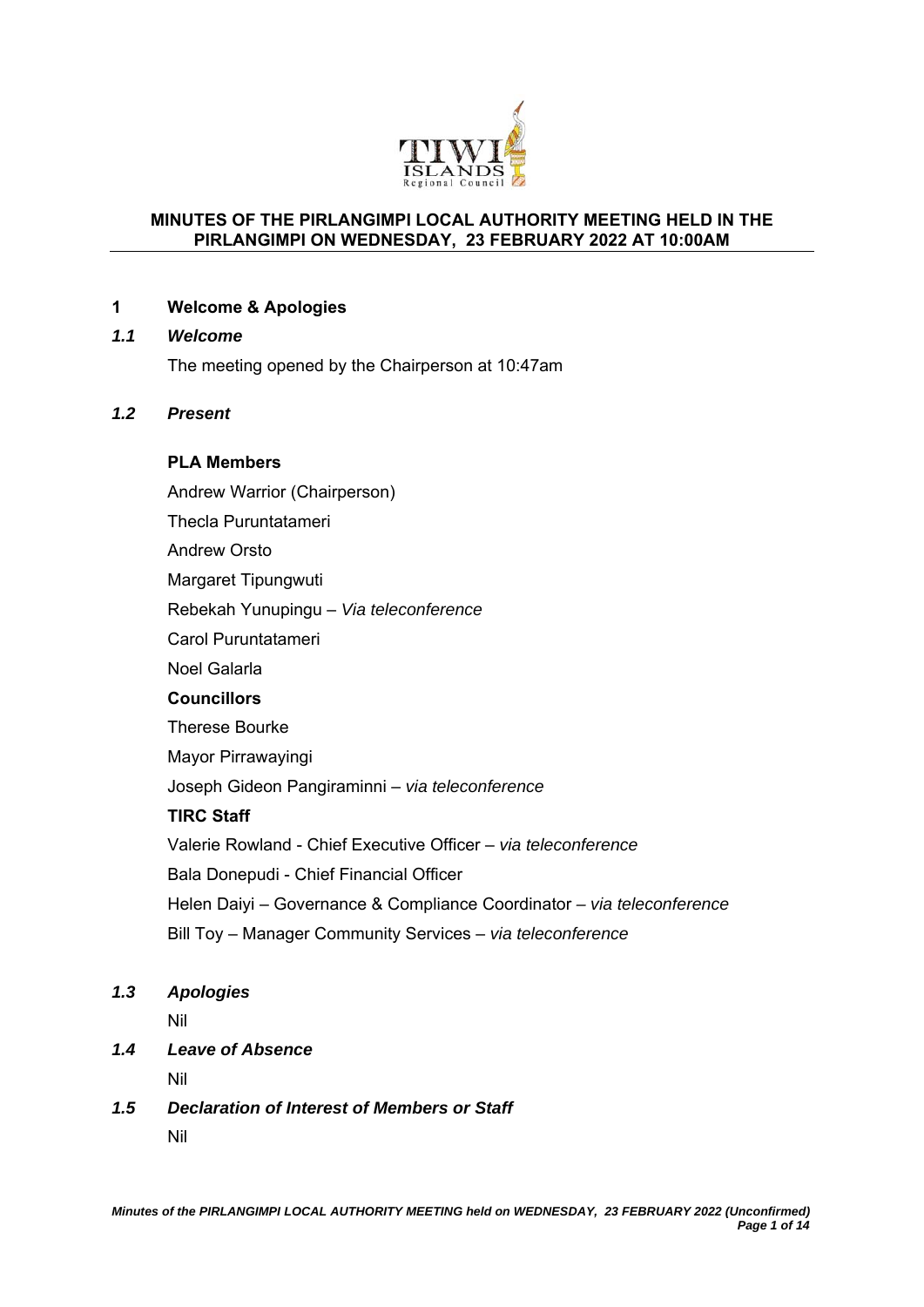# *1.6 Confirmation of Previous Minutes*

# *Pirlangimpi Local Authority - 16 November 2021*

# *1* **RESOLUTION**

*Moved: Carol Puruntatameri Seconded: Thecla Bernadette Puruntatameri* 

**That the minutes of the Pirlangimpi Local Authority on 16 November 2021 as circulated, be confirmed as a true and correct record of that meeting.** 

**CARRIED**

# **2 GENERAL BUSINESS**

Nil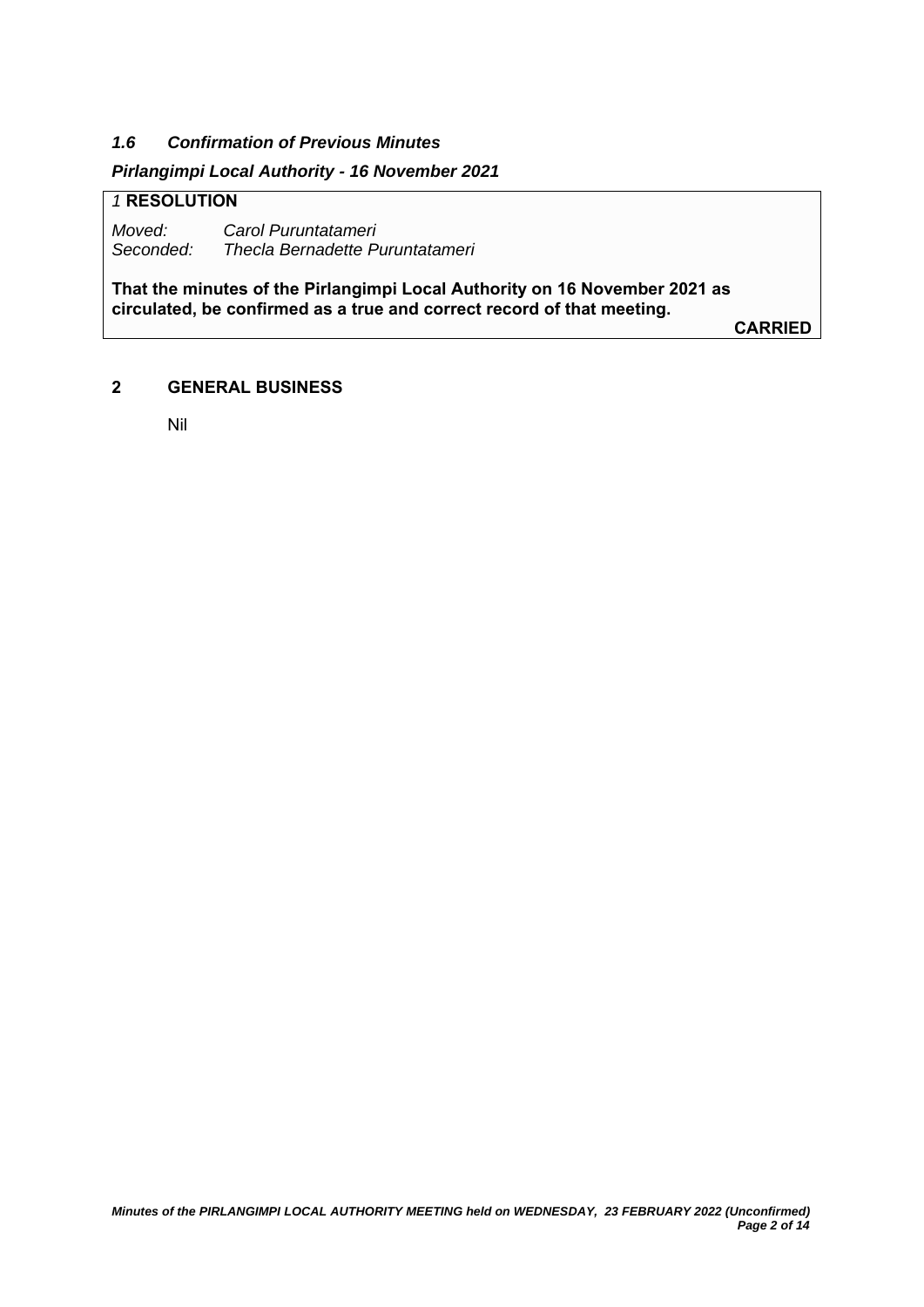# **3 REPORTS FOR DECISION**

# *3.1 PIRLANGIMPI LOCAL AUTHORITY COMMUNITY PROJECT*

#### *2* **RESOLUTION**

*Moved: Andrew Orsto Seconded: Noel Galarla* 

- **1. That the Pirlangimpi Local Authority reviews and updates the Approved Projects Summary.**
- **2. Notes the funding allocations.**
- **3. PLA seek council approval to use PLA funds to purchase a microphone and speaker equipment to be used for public meetings, funerals and ceremonies.**

Action

- o Governance to create a table showing all current PLA projects showing work done and work outstanding and action items and resolution items to be included in line with decisions made.
- o CEO letter to OTL re delays i.e. what outstanding details are required for project to go ahead and be completed.
- o CEO letter to Munupi Land Trust to seek support of all PLA projects. To be mentioned at the upcoming Munupi Clan community forum. Cc Chairperson D.Rioli.
- o Shade structures to be erected at the oval.
- o Old camp toilets refurbished with new allocated funds
- o The urgency to start marking out all Pirlangimpi cemeteries and gravesites
- o March vet visit to Tiwi Islands. Ask Bill Toy to email details.
- o At the next Pirlangimpi Community meeting, residents will be asked to suggest community projects with the new funding coming in.
- o Get 3 quotes for truck and be presented at May PLA for consideration
- o For future meetings need to provide evidence of quotes to PLA members

**CARRIED**

# **4 REPORTS FOR INFORMATION**

# *4.1 2021/2022 – LOCAL AUTHORITY FINANCIAL REPORT TO 31 JANUARY 2022*

# *3* **RESOLUTION**

*Moved: Therese (Wokay) Bourke Seconded: Carol Puruntatameri* 

**That the Pirlangimpi Local Authority notes this report number 242663 for information and provides any comments or feedback on the new financial reporting format.** 

**CARRIED**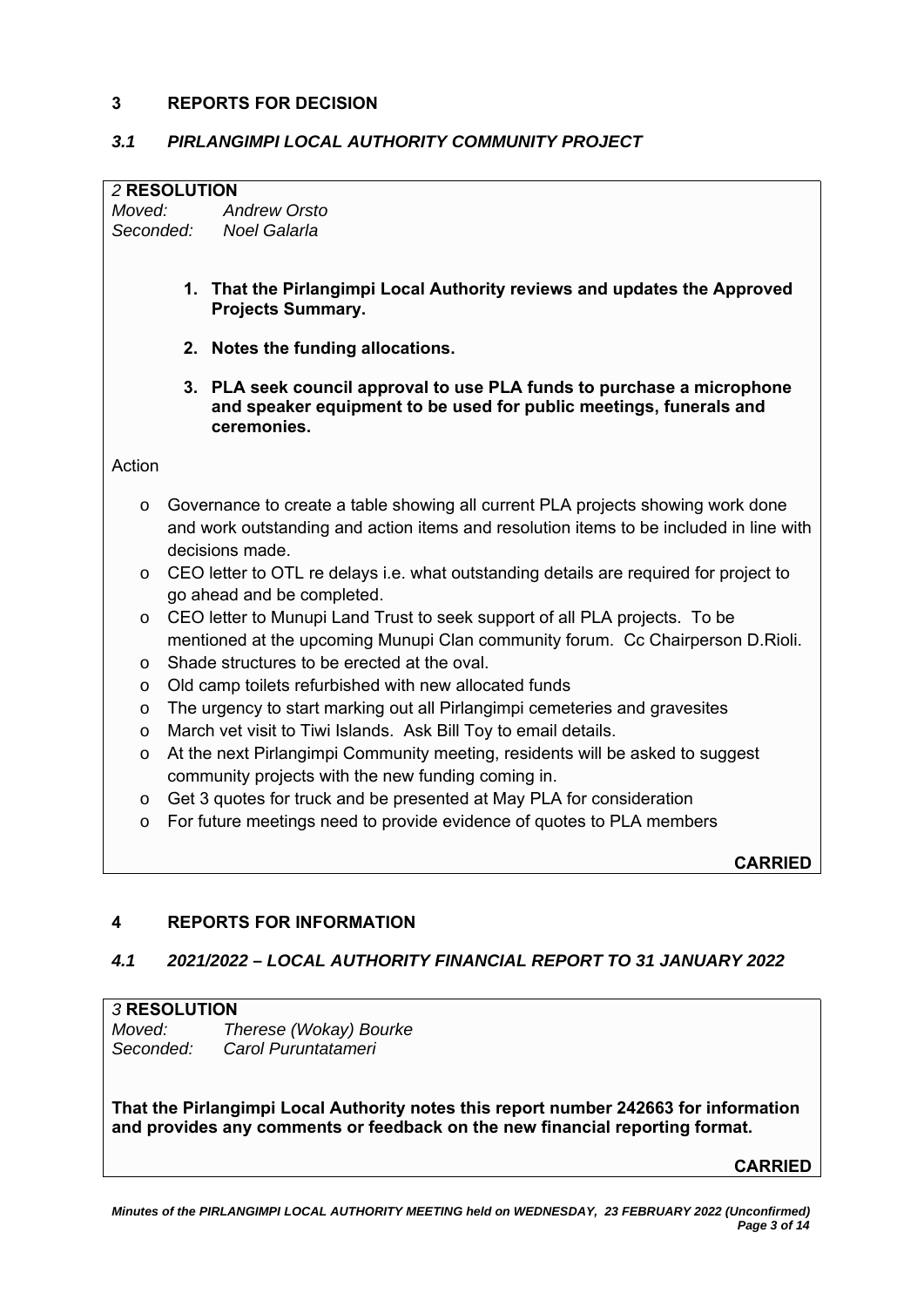# **5 OTHER BUSINESS**

Nil

# **6 Next Meeting**

Wednesday, 25 May 2022

# **7 Closure**

The meeting closed at 2:34pm.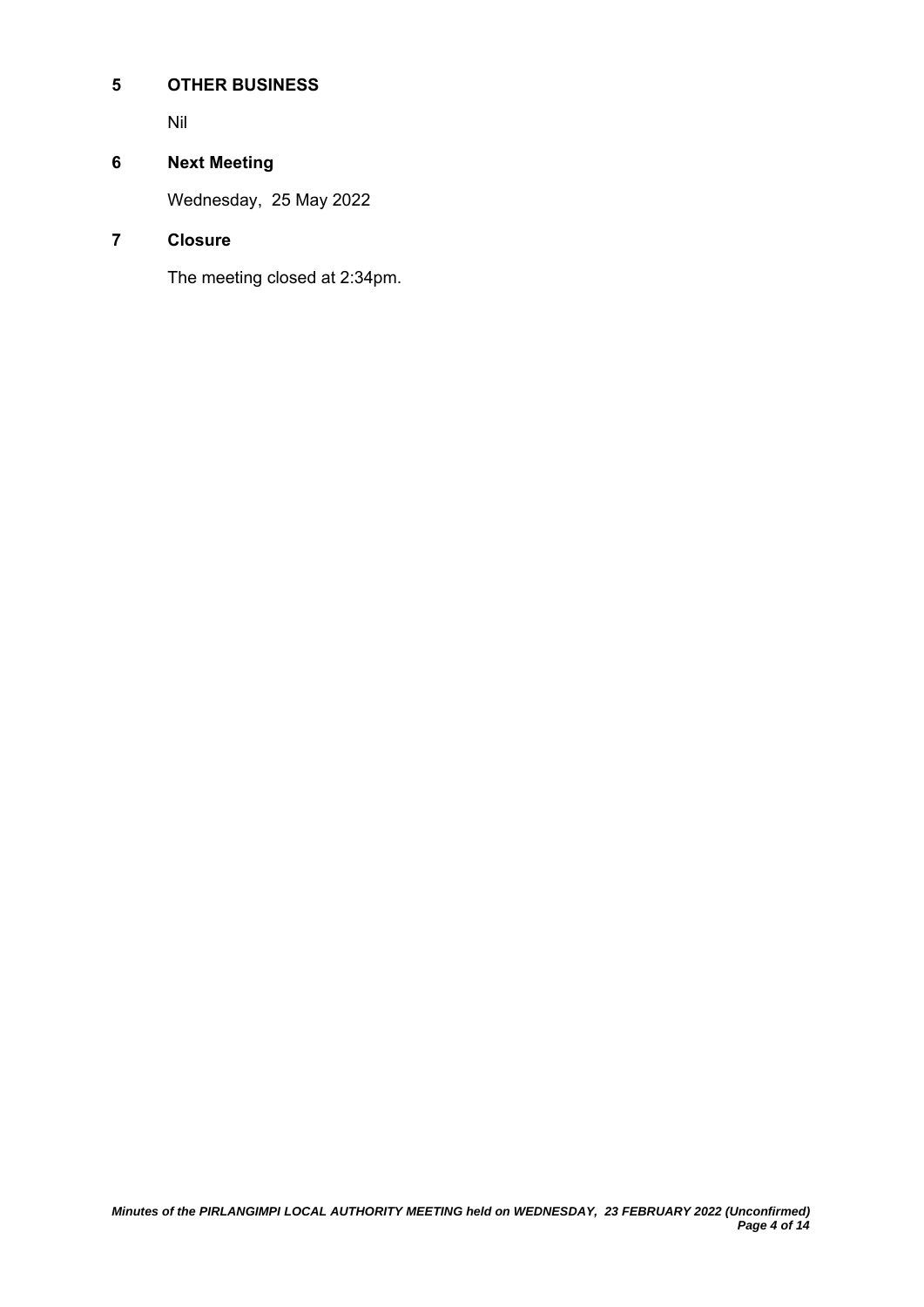# **REPORTS FOR DECISION**

| <b>ITEM NUMBER</b> | 31                                            |
|--------------------|-----------------------------------------------|
| <b>TITLE</b>       | Pirlangimpi Local Authority Community project |
| <b>REFERENCE</b>   | 243625                                        |
| <b>AUTHOR</b>      | Bala Donepudi, Chief Financial Officer        |



#### **SUMMARY**

To get the consent of the Pirlangimpi Local Authority to undertake new projects under Local Authority project Funding.

#### **BACKGROUND**

The Council has received \$ 231,100 in funding for the last three financial years. Projects worth of \$ 192,902 have been approved by the Pirlangimpi Local Authority (PLA).This gives the Pirlangimpi Local authority \$ 38,198 to take up new projects. The Public Toilets Project is on hold.

The NT Department of Housing and Community Development (DHCD) has confirmed that The LAPF funds must be fully expended within 2 years from receipt of the funds or DHCD May request unspent funds to be repaid.

The PLA Community Projects Listing will continue to be used for projects and a new A4 Approved Projects Summary will be used to focus discussion on the status of approved Projects.

The Approved Projects summary has been updated to highlight the total funding received, Total expenditure, the balance to be spent by financial year and the total available for new Projects.

#### **ISSUES/OPTIONS/CONSEQUENCES**

The aim of today's meeting will be to explain the information presented and get feedback from Local Authority members. The status and expenditure of current projects will be discussed. Any variations required to existing projects and possible unapproved projects will be discussed.

#### **RECOMMENDATION:**

- **1. That the Pirlangimpi Local Authority reviews and updates the Approved Projects Summary.**
- **2. Notes the funding allocations.**
- **3. Recommends any new projects to Council for approval to proceed.**

# **ATTACHMENTS:**

**1** PLA Project Listing as at 30.4.2022.pdf 3 Pages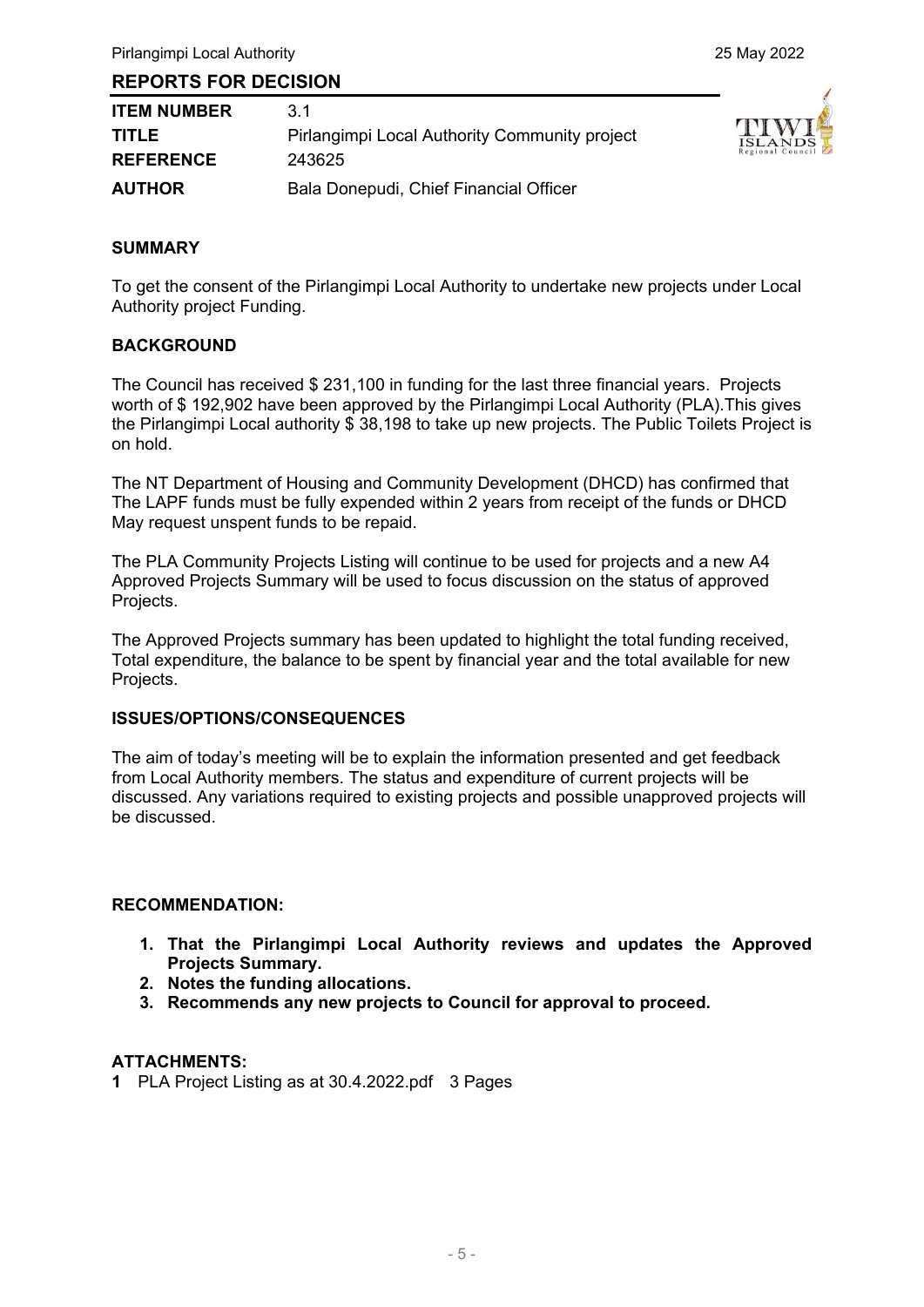| \$142,815     | \$142,815                                                                                                                                                                                                                                                          | Total of Completed<br>Projects:                                                                                                                                         |                   |
|---------------|--------------------------------------------------------------------------------------------------------------------------------------------------------------------------------------------------------------------------------------------------------------------|-------------------------------------------------------------------------------------------------------------------------------------------------------------------------|-------------------|
|               |                                                                                                                                                                                                                                                                    |                                                                                                                                                                         |                   |
| \$26,816      | \$26,816                                                                                                                                                                                                                                                           | Shade Structure for main cemetrery                                                                                                                                      | PLA-19/20-3       |
|               |                                                                                                                                                                                                                                                                    | 2020 NAIDOC DAY                                                                                                                                                         | PLA-19/20-1       |
|               |                                                                                                                                                                                                                                                                    | Lights Installation                                                                                                                                                     | PLA-19/20 - 2     |
|               |                                                                                                                                                                                                                                                                    | Excavator                                                                                                                                                               | PLA-20/21 - 1     |
|               |                                                                                                                                                                                                                                                                    | Street Signs and Speed Bump                                                                                                                                             | PLA-19/20-4       |
|               | $\begin{smallmatrix} 60.00000\\ 0.00000\\ 0.00000\\ 0.00000\\ 0.00000\\ 0.00000\\ 0.00000\\ 0.00000\\ 0.00000\\ 0.00000\\ 0.00000\\ 0.00000\\ 0.00000\\ 0.00000\\ 0.00000\\ 0.00000\\ 0.00000\\ 0.00000\\ 0.00000\\ 0.00000\\ 0.00000\\ 0.00000\\ 0.00000\\ 0.000$ | 4 Oval Grandstands                                                                                                                                                      | PLA-18/19-8       |
|               |                                                                                                                                                                                                                                                                    | Public Toilets (redirected to 4 Oval Grandstands)                                                                                                                       | PLA-18/19 - 6     |
|               |                                                                                                                                                                                                                                                                    | 2020 Easter Break activities (Cancelled)                                                                                                                                | PLA-19/20-1       |
|               |                                                                                                                                                                                                                                                                    | Bush Holiday 2019 (did not occur)                                                                                                                                       | PLA-18/19-7       |
|               |                                                                                                                                                                                                                                                                    | Easter Break Activities                                                                                                                                                 | PLA-18/19-3       |
|               |                                                                                                                                                                                                                                                                    | Pirlangimpi oval goal post                                                                                                                                              | PLA-18/19-2       |
|               |                                                                                                                                                                                                                                                                    | Community Event - Kids Talent / Karaoke Night                                                                                                                           | <b>PLA14-6</b>    |
|               |                                                                                                                                                                                                                                                                    | NAIDOC Celebration 2019                                                                                                                                                 | $PLA - 18/19 - 5$ |
|               |                                                                                                                                                                                                                                                                    | Tiwi Day Celebration (Project Cancelled)                                                                                                                                | PLA 18/19-1       |
| <b>Budget</b> | Expenditure                                                                                                                                                                                                                                                        | Summary of Completed Projects - Expenditure as at 30/04/2022                                                                                                            |                   |
|               | \$231,100                                                                                                                                                                                                                                                          | Total<br>Income:                                                                                                                                                        |                   |
|               |                                                                                                                                                                                                                                                                    | Income from Vet Services                                                                                                                                                | PLAIV18-19        |
|               |                                                                                                                                                                                                                                                                    | 2021/22 Grant Funding - must be spent by 30 June 2024                                                                                                                   | PLAI21-22         |
|               | \$57,950<br>\$57,950<br>\$57,600<br>\$57,600                                                                                                                                                                                                                       | 2018/19 Grant Funding - must be spent by 30 June 2021<br>2019/20 Grant Funding - must be spent by 30 June 2022<br>2020/21 Grant Funding - must be spent by 30 June 2023 | PLAI20-21         |
|               |                                                                                                                                                                                                                                                                    |                                                                                                                                                                         | PLAI19-20         |
|               |                                                                                                                                                                                                                                                                    |                                                                                                                                                                         | <b>PLAI18-19</b>  |
|               |                                                                                                                                                                                                                                                                    |                                                                                                                                                                         |                   |
|               |                                                                                                                                                                                                                                                                    | Summary of available funding as at 30/04/2022                                                                                                                           |                   |
|               |                                                                                                                                                                                                                                                                    | Pirlangimpi Local Authority Project Funding A/SDC 147802                                                                                                                |                   |
|               |                                                                                                                                                                                                                                                                    |                                                                                                                                                                         |                   |
|               |                                                                                                                                                                                                                                                                    |                                                                                                                                                                         |                   |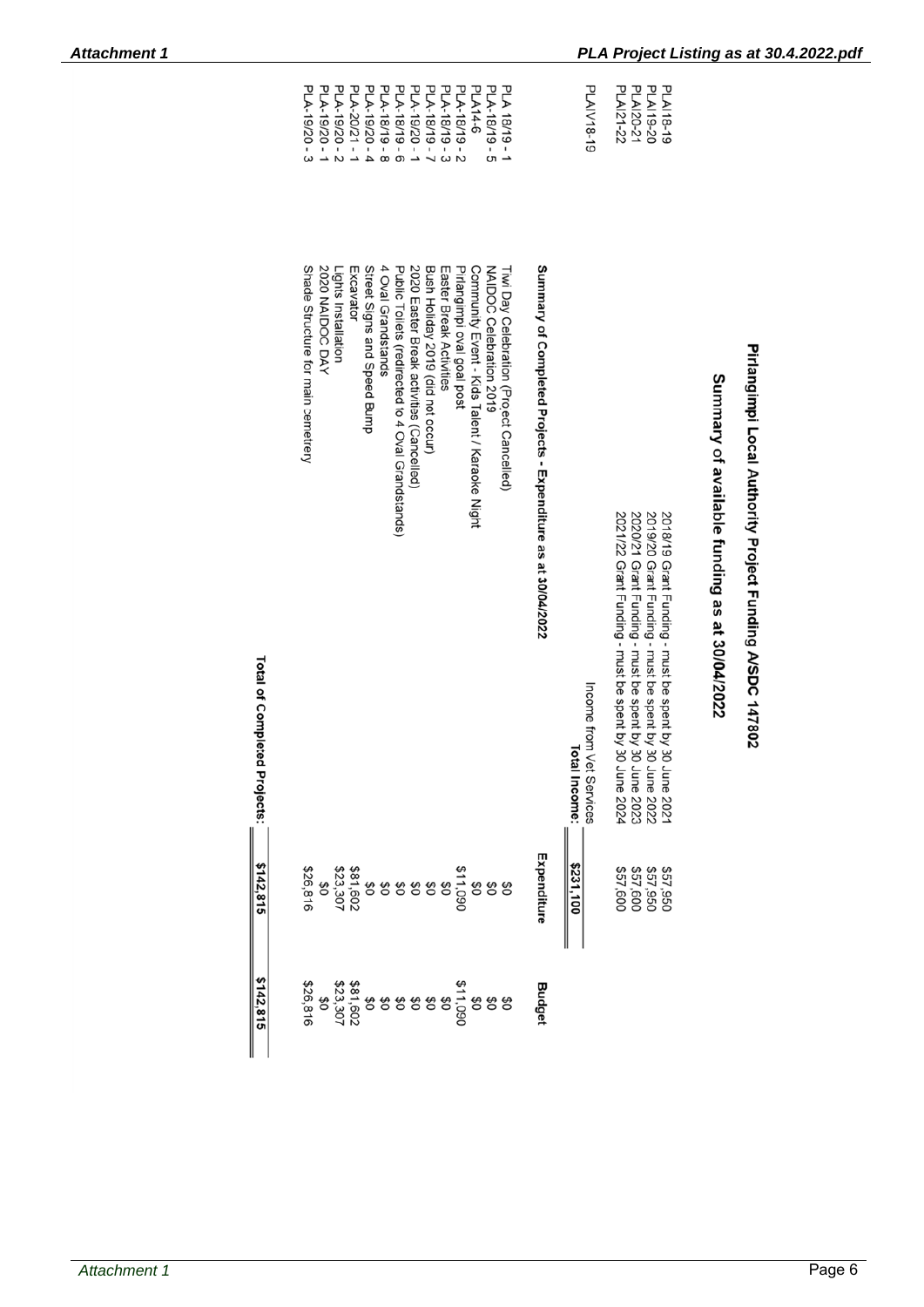| P-61/81-V7d<br>In Progress                                                                                          |                                                          |                                                          |                             |                                          |                            | PLA-21/22-1<br>PLA-21/22 - 2                                  | $9 - 61/81 - 61d$           | PLA-18/19-4    |                                                            |
|---------------------------------------------------------------------------------------------------------------------|----------------------------------------------------------|----------------------------------------------------------|-----------------------------|------------------------------------------|----------------------------|---------------------------------------------------------------|-----------------------------|----------------|------------------------------------------------------------|
| <b>Two Vet Visits</b><br>Income from Vet Services<br>Balance<br>Approved budget<br>Total Expenditure<br>to be spent | Approved Projects Listing - Expenditure as at 30/04/2022 | Pirlangimpi Local Authority Project Funding A/SDC 147802 | Available for new projects: | Total of Completed and Current Projects: | Total of Current Projects: | Swimming Pool Lights<br>Pirlangimpi Community Christmas Event | <b>Public Toilets</b>       | Two Vet Visits | Summary of Current Projects - Expenditure as at 30/04/2022 |
| <b>GM CD&amp;S</b><br>\$6,087<br>\$5,802<br>18284                                                                   |                                                          |                                                          | \$38,198                    | \$148,617                                | \$5,802                    | SQ<br>ర్ల                                                     | ĝθ                          | \$5,802        | Expenditure                                                |
|                                                                                                                     |                                                          |                                                          |                             | \$192,902                                | \$50,087                   | \$7,000                                                       | <b>\$35,000<br/>\$2,000</b> | \$6,087        | <b>Budget</b>                                              |

25/02/2019 - LA Approved the Project Under 2018-19 Funding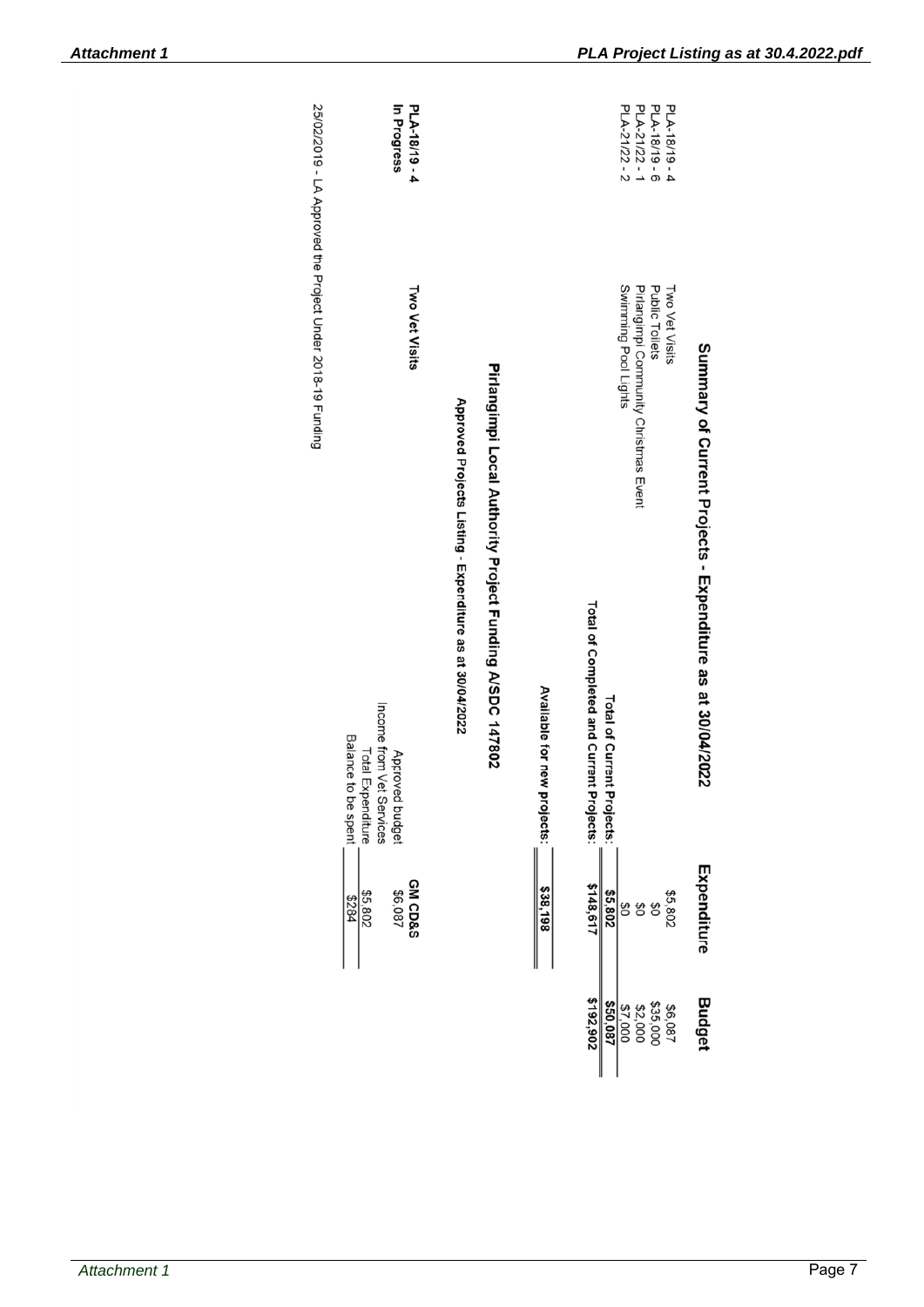| PLA-21/22 - 2                                                                     |                                                           | PLA-21/22-1                                                    |                                                                                                                                                                                                                                                                                                                                                                                                                                                                                                                                                                           | Put on Hold - 20/08/2019<br>PLA-18/19 - 6                      |
|-----------------------------------------------------------------------------------|-----------------------------------------------------------|----------------------------------------------------------------|---------------------------------------------------------------------------------------------------------------------------------------------------------------------------------------------------------------------------------------------------------------------------------------------------------------------------------------------------------------------------------------------------------------------------------------------------------------------------------------------------------------------------------------------------------------------------|----------------------------------------------------------------|
| 16/11/2021 OCM Approved the Project Under 2020-21 Funding<br>Swimming Pool Lights | 16/11/2021 OCM Approved the Project Under 2020-21 Funding | Pirlangimpi Community Christmas Event                          | new 2021/2022 budget to cover costs for public toilet refurbishment<br>25/05/2021 - That the Pirlangimpi Local Authority gives approval for \$20,000 to be quarantined out of the<br>20/08/2019 - LAC approved to put project on hold to redirect funds to other projects. \$13,575.10 redirected to PLA18/19-8<br>22/05/2019 - OCM Approved the Project Under 2018-19 Funding<br>Is there a resolution Counting Science is the state is Plat 21/22 -1 (Public Tomage 1) The issed ? . Thene is the state of the state of the state of the state of the state of $\alpha$ | Public Toilets (Project on hold)                               |
| Balance<br>Total Expenditure<br>Approved budget<br>to be spent                    |                                                           | Balance<br>Total Expenditure<br>Approved budget<br>to be spent | MLA 24/08/2021                                                                                                                                                                                                                                                                                                                                                                                                                                                                                                                                                            | Balance<br>Total Expenditure<br>Approved budget<br>to be spent |
| <b>SSM Melville</b><br>\$7,000<br>\$7,000<br>S                                    |                                                           | <b>SSM Melville</b><br>\$2,000<br>\$2,000<br>S                 |                                                                                                                                                                                                                                                                                                                                                                                                                                                                                                                                                                           | <b>SSM Melville</b><br>\$35,000<br>\$35,000<br>s               |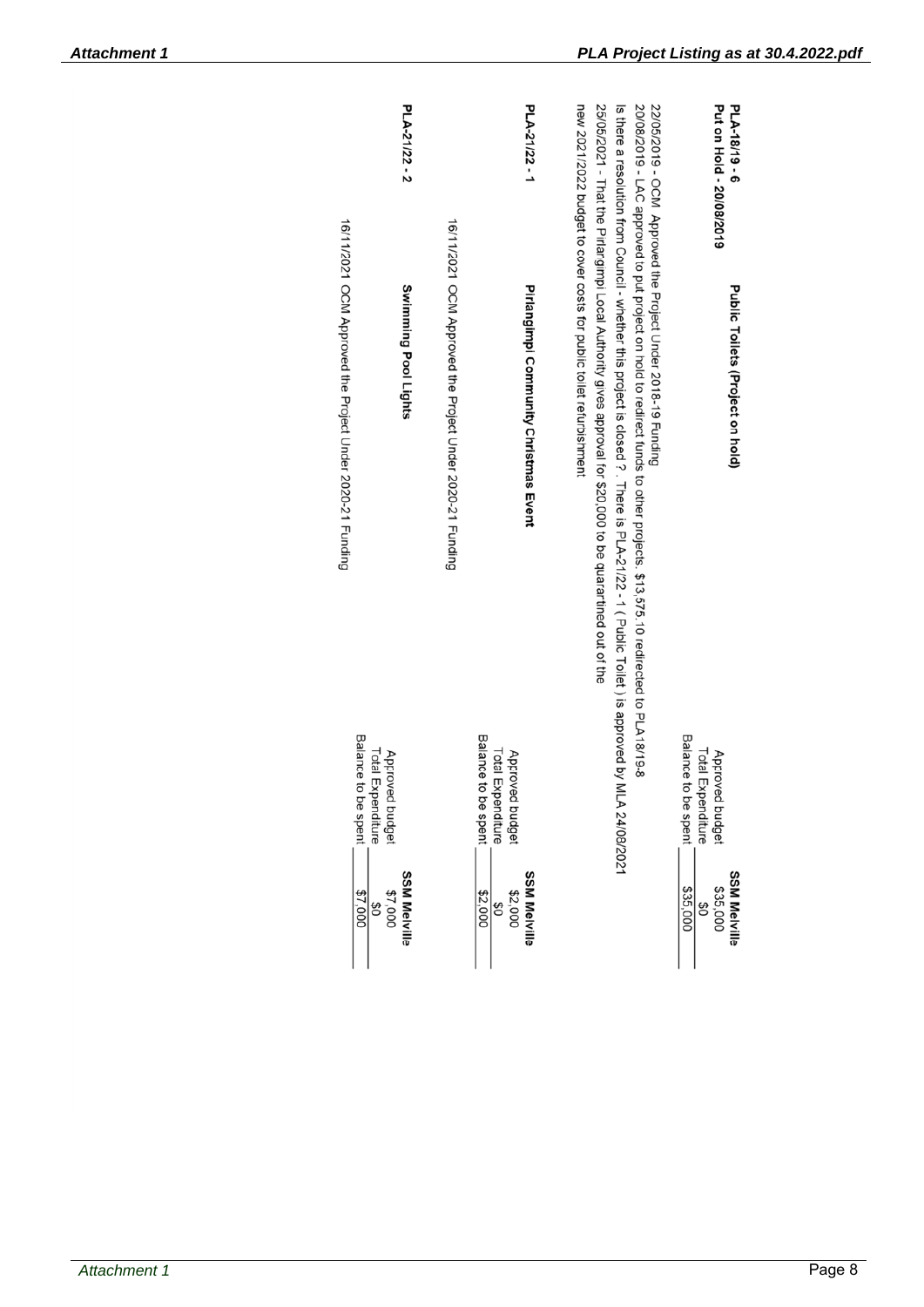# **REPORTS FOR INFORMATION**

| <b>ITEM NUMBER</b> | 41                                                               |                                 |
|--------------------|------------------------------------------------------------------|---------------------------------|
| <b>TITLE</b>       | 2021/2022 – Local Authority Financial Report to 30 April<br>2022 | $\frac{1}{1}$<br>R <sub>c</sub> |
| <b>REFERENCE</b>   | 243579                                                           |                                 |
| <b>AUTHOR</b>      | Bala Donepudi, Chief Financial Officer                           |                                 |



# **SUMMARY**

This information is provided for information to the Pirlangimpi Local Authority to report on expenditure to 30 April 2022 for the 2021/2022 FY.

#### **BACKGROUND**

Council's finance section has prepared a new 4 page report (attached) to be presented to both Council each month and to each Local Authority.

This new format reports on expenses by location broken down to program and account category.

Following a request from the Pirlangimpi Local Authority – comments to provide explanation of variations between actual and budgeted amounts that are greater than \$10,000 will be presented to the sitting Local Authority.

**ISSUES/OPTIONS/CONSEQUENCES**  Nil

**CONSULTATION & TIMING**  Nil

#### **RECOMMENDATION:**

**That the Pirlangimpi Local Authority notes this report number 243579 for information and provides any comments or feedback on the new financial reporting format.**

#### **ATTACHMENTS:**

**1** PLA Finance Report - Apr.22.pdf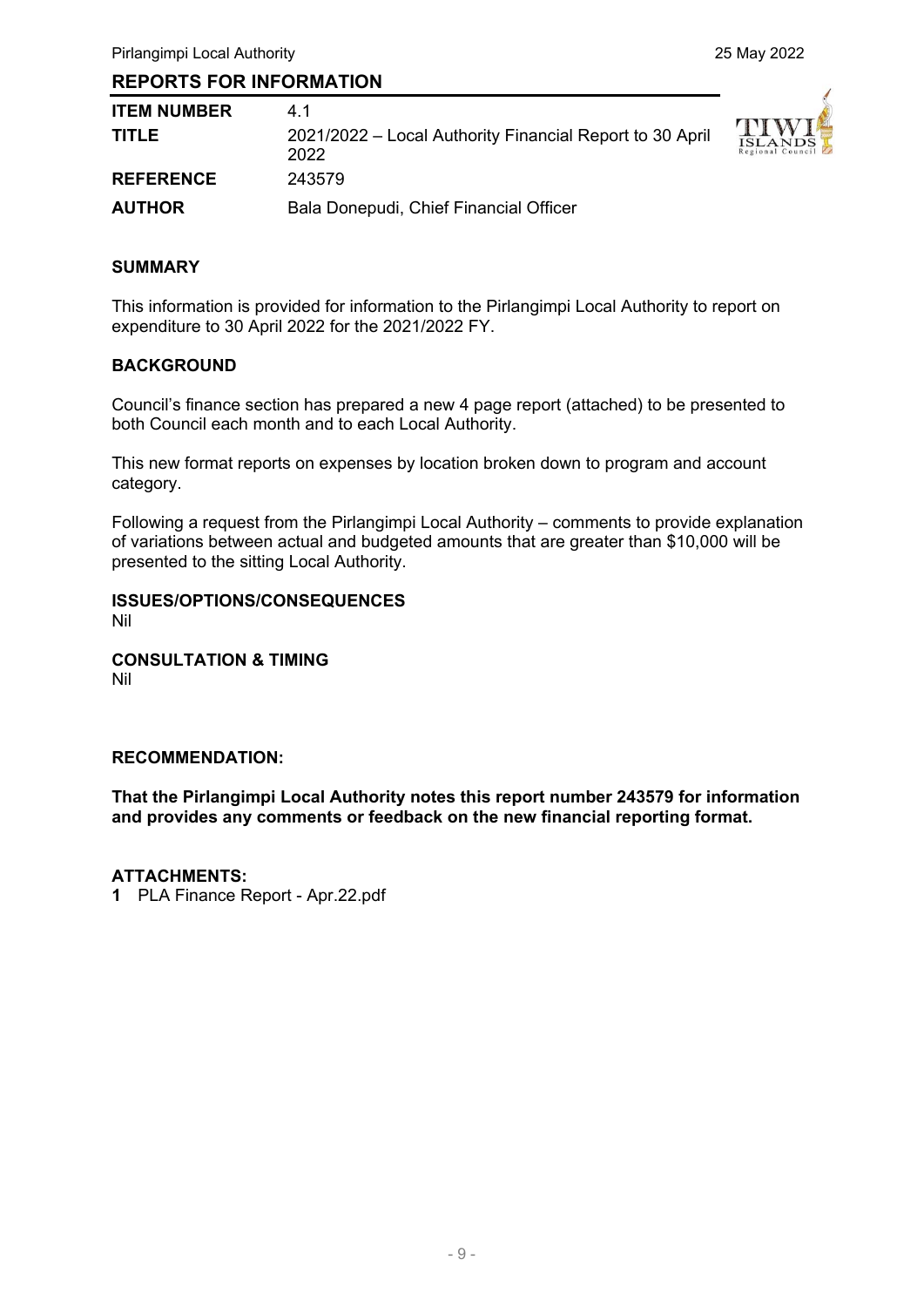| Actual  | Budget  |                                   | $\circ$ | 100,000 | 200,000 | 300,000 | 400,000 | 500,000 | 600,000 | 700,000 | 800,000 |                                 | <b>Total Expenditure</b> |                    |                        |                        |                                |                   |                                                                       | Description        |                                                                       |                               |
|---------|---------|-----------------------------------|---------|---------|---------|---------|---------|---------|---------|---------|---------|---------------------------------|--------------------------|--------------------|------------------------|------------------------|--------------------------------|-------------------|-----------------------------------------------------------------------|--------------------|-----------------------------------------------------------------------|-------------------------------|
| 665'789 | 691,656 | Employee Expenses                 |         |         |         |         |         |         |         |         |         |                                 |                          | Allocation Expense | Miscellaneous Expenses | Communication Expenses | Contract and Material Expenses | Employee Expenses |                                                                       |                    |                                                                       |                               |
| 198,055 | 367,170 | Contract and Material<br>Expenses |         |         |         |         |         |         |         |         |         |                                 | 1,302,463                |                    |                        |                        |                                |                   | Expense by Account Category INCLUDING Allocations and Capital Expense |                    | Expenditure Report as at 30 April 2022<br>Pirlangimpi Local Authority | Tiwi Islands Regional Council |
|         |         |                                   |         |         |         |         |         |         |         |         |         |                                 |                          | 76,875             | 160,929                | 5,833                  | 367,170                        | 691,656           |                                                                       | <b>Budget YTD</b>  |                                                                       |                               |
| 6,022   | 5,833   | Communication Expenses            |         |         |         |         |         |         |         |         |         | Expenditure by Account Category | 1,123,576                | 131,040            | 105,460                | 6,022                  | 198,055                        | 665'789           |                                                                       | <b>Actuals YTD</b> |                                                                       |                               |
| 105,460 | 160,929 | Miscellaneous Expenses            |         |         |         |         |         |         |         |         |         |                                 | 178,887                  | (54, 165)          | 55,469                 | (188)                  | 169,114                        | 8,657             |                                                                       | Variance           |                                                                       |                               |
|         |         |                                   |         |         |         |         |         |         |         |         |         |                                 |                          | (9602)             | $1\% \n(3\%)\n34\%$    |                        |                                |                   |                                                                       | ್ಯ                 |                                                                       |                               |
| 131,040 | 76,875  | Allocation Expense                |         |         |         |         |         |         |         |         |         |                                 | 1,563,792                | 92,250             | 193,115                | 7,000                  | 830,823<br>440,604             |                   |                                                                       | Annual Budget      | Regiona<br>Counci<br>DS                                               |                               |
|         |         |                                   |         |         |         |         |         |         |         |         |         |                                 |                          |                    |                        |                        |                                |                   |                                                                       |                    |                                                                       |                               |

Dann 1 of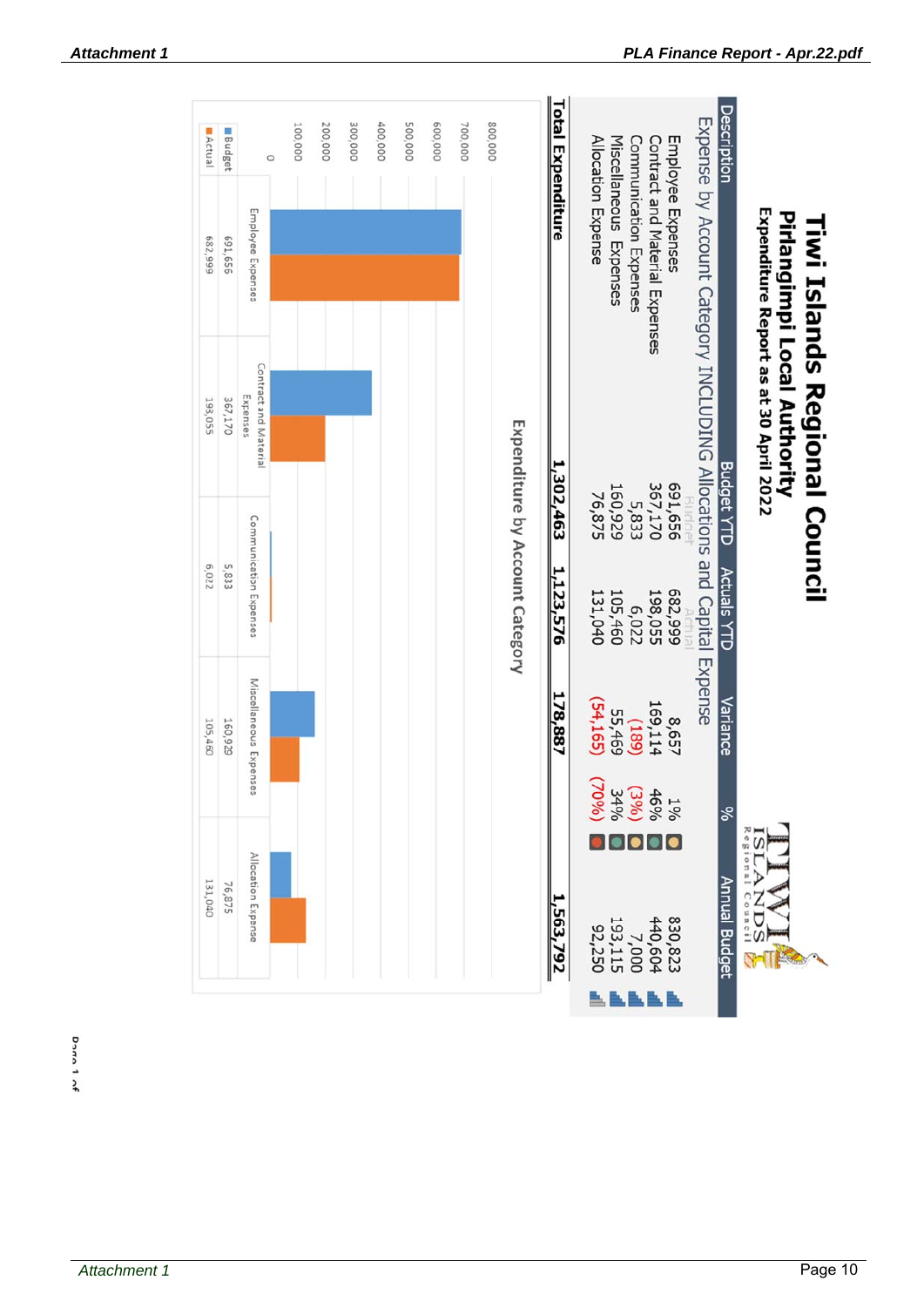